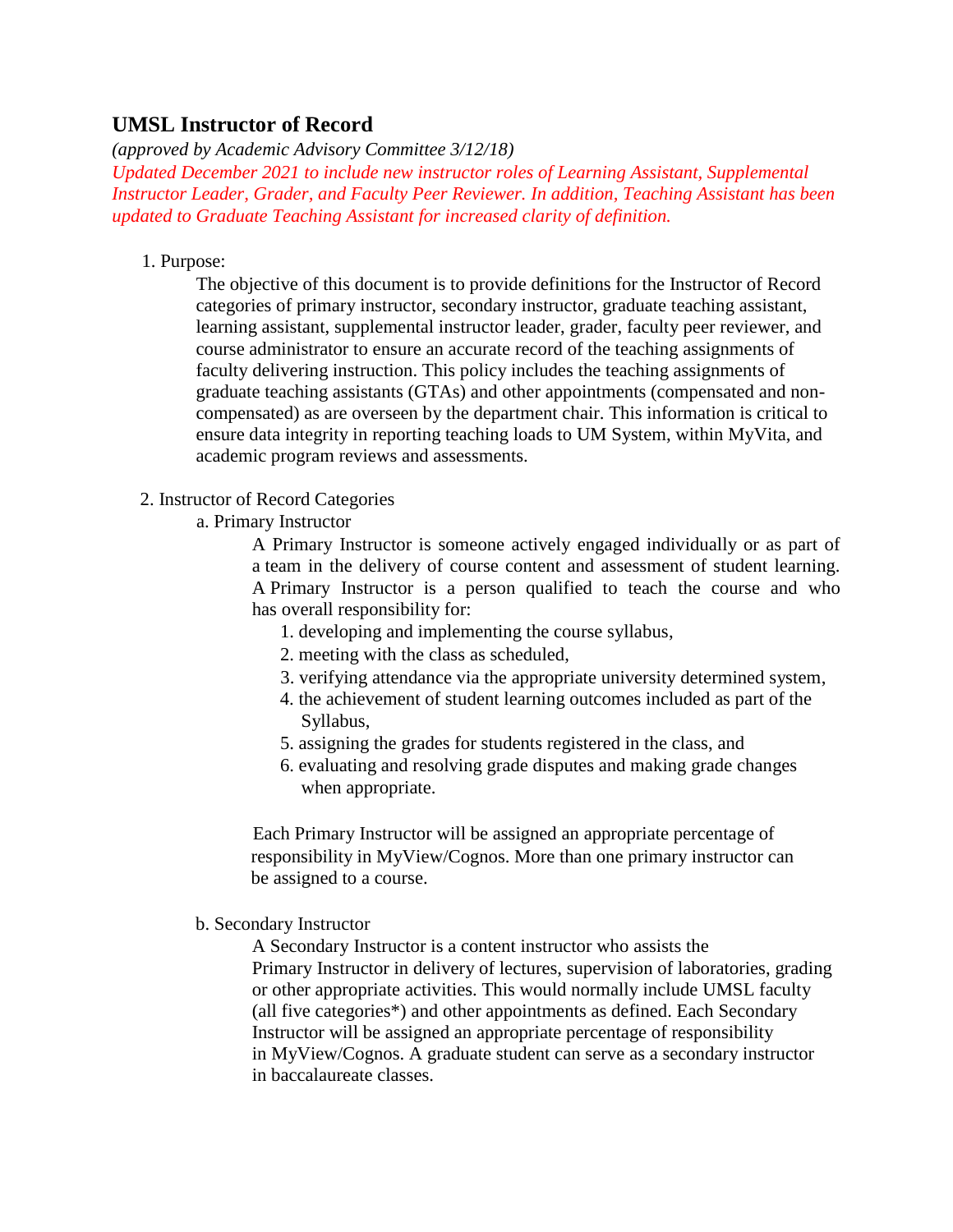c. Graduate Teaching Assistant

Graduate Teaching Assistants (GTAs) often help professors with teaching big groups of students. GTAs perform a variety of tasks, including grading papers and tests --usually according to guidelines or a rubric established by the Primary Instructor-- and holding office hours to answer students' questions. GTAs in this role are often given access to the learning management systems to assist with course content, discussion boards and grading. While the Primary Instructor leads the course as a whole, GTAs can serve as intermediaries between the professor and the class' many students. GTAs are not factored into the course workload with a percent effort.

d. Learning Assistant

Learning Assistants (LA) are undergraduate students who meet with faculty members for weekly preparation sessions to promote active learning in their courses. These preparation sessions provide valuable feedback for faculty, allowing the LA and the instructor to bounce ideas back and forth as they prepare for the next week. LAs also attend workshops to learn about teaching, facilitation techniques, and active learning strategies. The workshops teach Learning Assistants about "best practices" in education, including but not limited to:

- 1. helping students become active and engaged in the course,
- 2. listening and questioning,
- 3. building relationships with students and faculty, and
- 4. integrating theory with practice.

Learning Assistants are not factored into the course workload with a percent effort.

e. Supplemental Instructor Leader

Supplemental Instructor (SI) Leaders are undergraduate students who have taken the course before and have done well. Each SI Leader works with a specific course to attend lectures, participate in class activities, and serve as model students for their peers. SI Leaders also hold regular study sessions outside of class to help students develop study skills and master the course content. Attendance in SI sessions is voluntary, but encouraged. SI Leaders are not factored into the course workload with a percent effort.

f. Grader

Graders have LIMITED access and are only able to change grades in the Gradebook within Canvas. They are NOT able to add/modify content in Canvas, and do NOT have any access to grading within MyView. Graders are not factored into the course workload with a percent effort.